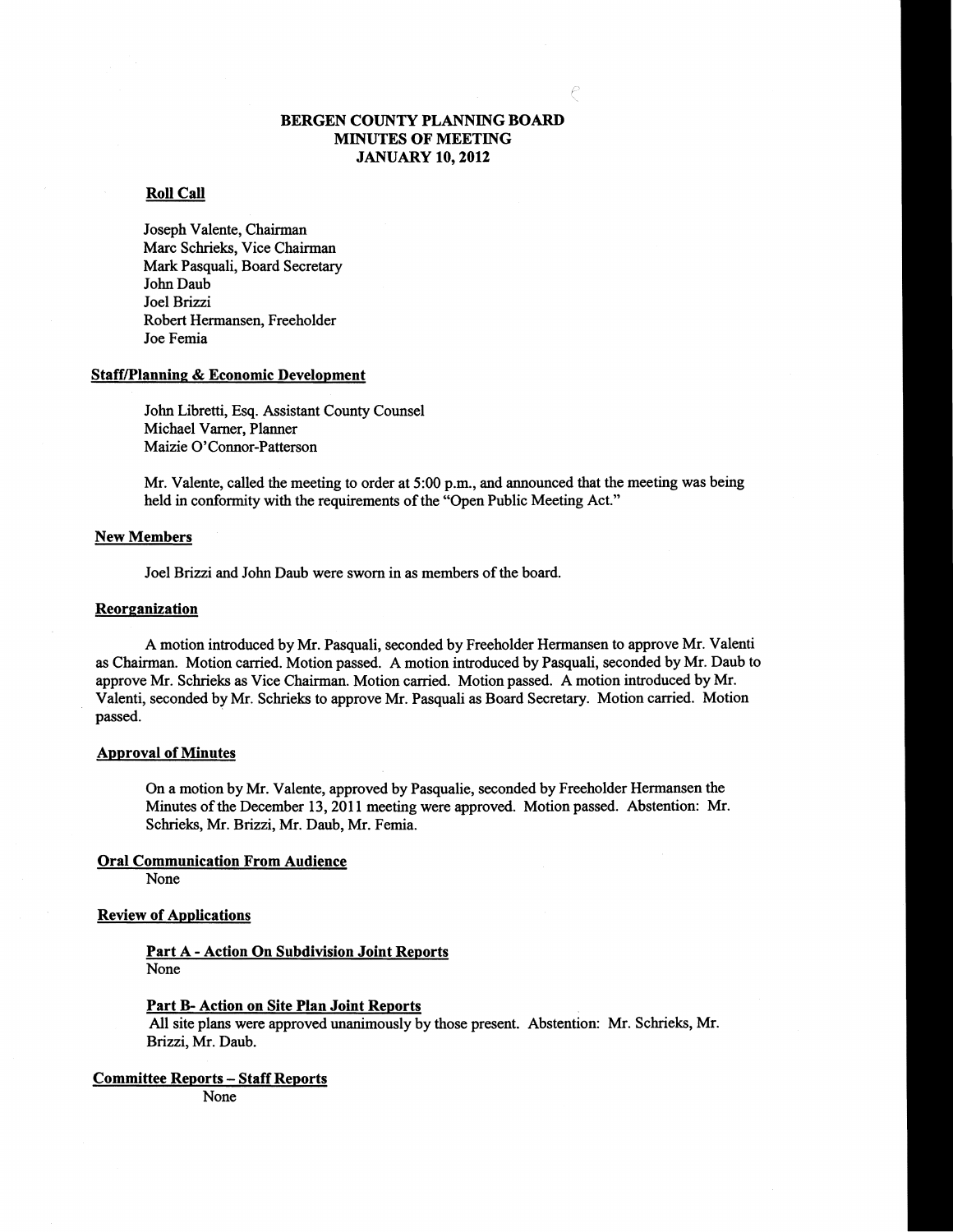# Unfinished Business

None

# **Next Meeting Date**

February 14, 2012

# **Adjournment**

Being no further business before the Board, the meeting was adjourned at 5: 10 p.m.

 $\boldsymbol{\mathit{f}}$ 

For further verbatim details as to the above meeting, kindly consult the tapes.

Respectfully submitted,

Maizie O'Connor-Patterson, Board Recording Secretary